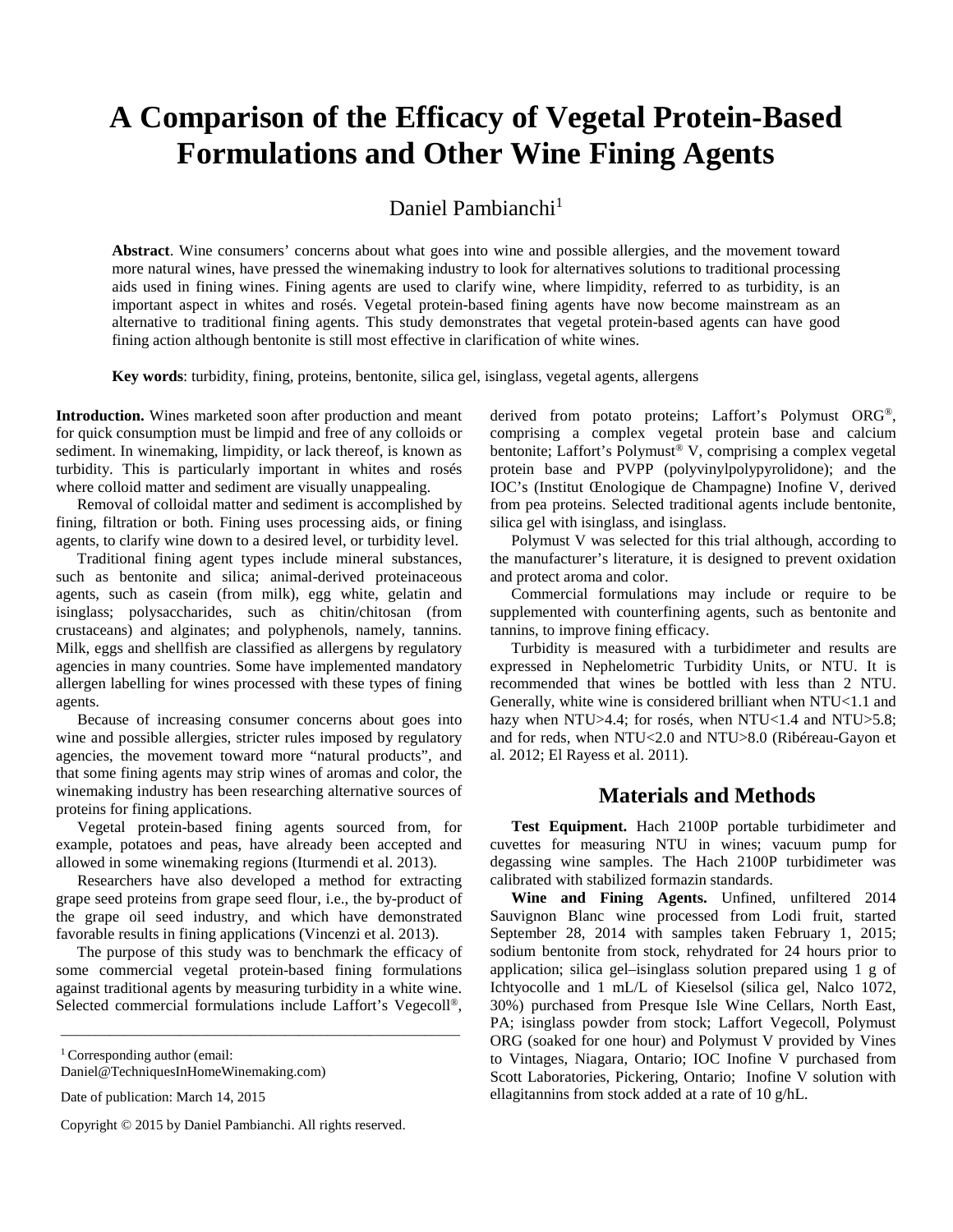**Sample Preparation.** Nine one-liter samples were drawn from a single holding tank and treated with one fining agent at the maximum recommended rate: bentonite (50 g/hL); silica gel–isinglass solution (50 mL/hL); isinglass (3 g/hL); Vegecoll (4 g/hL); Polymust ORG (60 g/hL); Polymust V (80 g/hL); Inofine V (30 g/hL); Inofine V–tannin (30 g/hL). One sample was used as control.

**Test Procedure.** Each treated sample was transferred to eleven 60-mL bottles, one for each measurement, capped, and held at a temperature of approximately 20°C. An untreated wine sample was measured for initial NTU. At the time of the measurement, 15-mL samples taken from the middle of bottles were transferred to cuvettes using 15-mL class A volumetric pipettes. Samples were degassed in cuvettes with a vacuum pump to avoid  $CO<sub>2</sub>$  skewing measurements. Cuvettes were first wiped with an alcohol solution to remove any foreign matter on the glass surface. Cuvettes were then treated with a thin layer of silicone oil having the same refractive index as glass to minimize interference from any scratches. Measurements were taken once only immediately with the turbidimeter and the results recorded.

**Test Errors.** The Hach 2100P turbidimeter has an accuracy of  $\pm 2\%$  of the reading.

## **Results and Discussion**

**Turbidity.** The untreated sample at the start of the study measured 41.5 NTU.

Table 1 tabulates NTU readings obtained at each test interval for the fining agents part of this study. Figure 1 graphically compares the rate of fining at each test interval.

After only 6 hours, the NTU in samples treated with bentonite and Polymust ORG already dropped by 30–33 %. The bentonite component in Polymust ORG can be assumed to greatly enhance fining, although this is not its primary purpose. The control sample dropped by 8 NTU, or approximately 20%. All other samples were at higher NTUs than the control sample. Samples treated with Vegecoll, Polymust V and Inofine V registered high readings—higher than the initial NTU.

After 12 hours, all samples improved with the ones treated with bentonite and Polymust ORG measuring the lowest NTUs. However, NTU for the sample treated with Polymust V dropped by 57% from the measurement taken after 6 hours.

Only the bentonite-treated sample fell below 2.0 NTU after 14 days. The Polymust ORG-treated sample was close behind at 2.35 NTU. The Polymust V-treated sample was at 4.70 NTU. All other samples were still above 14 NTU.

No significant changes were observed between the second and third week for the samples treated with bentonite, Polymust ORG and V. All other samples continued improving, albeit at a slower rate.

The bentonite-treated sample dropped below the 1.1 NTU mark after 5 weeks. In the same time, the Polymust ORG-treated sample dropped to close to this mark, at 1.19 NTU, while the Polymust V-treated sample dropped to 2.36 NTU. All other samples were still in the 11–13 NTU range, and only slightly better than the untreated sample at 15.3 NTU.

Silica gel only slightly improved the efficacy of isinglass, while tannins hampered the efficacy of Inofine V.

| Time<br>Interval | Control | <b>Bentonite</b> | Silica Gel<br>+ Isinglass | <b>Isinglass</b> | <b>Vegecoll</b> | <b>Polymust</b><br><b>ORG</b> | Polymust<br>٧ | Inofine<br>V | <b>Inofine V</b><br>+ Tannins |
|------------------|---------|------------------|---------------------------|------------------|-----------------|-------------------------------|---------------|--------------|-------------------------------|
| 6 hours          | 33.5    | 27.3             | 33.8                      | 36.5             | 59.6            | 28.9                          | 60.9          | 37.7         | 59.3                          |
| 12 hours         | 27.0    | 14.4             | 24.6                      | 29.9             | 54.4            | 16.1                          | 26.2          | 32.2         | 43.4                          |
| 24 hours         | 22.5    | 10.8             | 20.1                      | 26.9             | 49.3            | 11.9                          | 18.1          | 30.4         | 40.9                          |
| 2 days           | 24.2    | 7.08             | 18.2                      | 22.4             | 43.7            | 8.15                          | 13.1          | 27.7         | 33.1                          |
| 3 days           | 21.5    | 5.68             | 16.7                      | 22.0             | 37.0            | 6.16                          | 10.1          | 25.8         | 31.7                          |
| 4 days           | 20.5    | 4.77             | 16.3                      | 21.1             | 38.7            | 5.44                          | 8.89          | 24.6         | 29.1                          |
| 5 days           | 19.8    | 4.10             | 16.0                      | 19.9             | 33.4            | 4.47                          | 7.96          | 22.9         | 28.9                          |
| 7 days           | 19.9    | 3.89             | 15.9                      | 19.0             | 27.7            | 4.26                          | 7.41          | 21.2         | 24.9                          |
| 2 weeks          | 17.5    | 1.94             | 14.1                      | 16.7             | 20.2            | 2.35                          | 4.70          | 17.3         | 19.8                          |
| 3 weeks          | 16.5    | 2.07             | 13.1                      | 14.6             | 15.3            | 2.76                          | 3.67          | 14.5         | 17.0                          |
| 4 weeks          | 15.5    | 1.24             | 11.8                      | 13.8             | 13.2            | 1.54                          | 2.79          | 12.2         | 15.2                          |
| 5 weeks          | 15.3    | 1.07             | 11.0                      | 12.8             | 11.6            | 1.19                          | 2.36          | 11.3         | 12.8                          |

**Table 1** Turbidity readings (NTU) as a function of time for each fining agent.